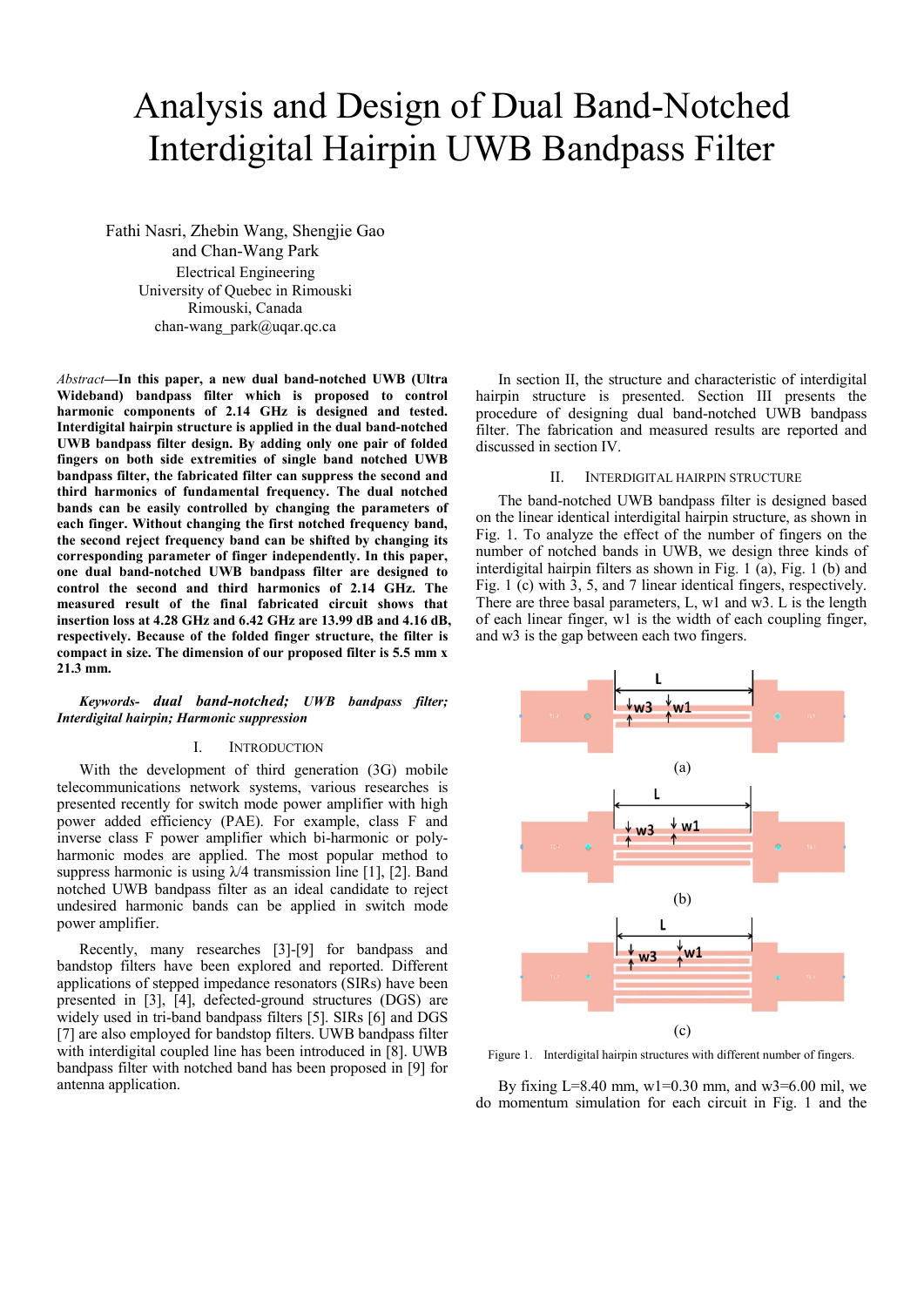simulation result is shown in Fig. 2. With three linear fingers, there is not notched band from 2.14 GHz to 10.70 GHz as the solid line shows us. By adding two fingers on both side extremities of Fig. 1 (a), we obtain one band notched as the dot line shows in Fig. 2 [9]. As the dash line in Fig. 2 shows, two notched bands are obtained by adding another two linear fingers on both side extremities of Fig. 1 (b), the circuit is as Fig. 1 (c) shows us with 7 linear fingers. If we want to get more notched bands, we can add more pairs of linear fingers on both side extremities. We have already got three and four notched bands in UWB by adding the number of linear fingers to 9 and 11, respectively.



Figure 2. The number of linear fingers affects the number of notched bands.

To shift the notched band, we can change the value of the basal parameters w1, w3 and L. Take the simple band-notched UWB bandpass filter as an example, by changing the value of L from 7.60 mm to 8.80 mm with step 0.40 mm and fixing the another two parameters  $w1=0.30$  mm and  $w3=0.15$  mm, the momentum simulation result is shown in Fig. 3. By increasing the value of L to 8.80 mm, the notched band is shifted from 7.37 GHz to the third harmonic of 2.14 GHz.



Figure 3. Simulation result of single band-notched UWB bandpass filter by tuning L.

# III. DESIGN OF DUAL BAND-NOTCHED UWB BANDPASS FILTER

As analyzed in section II, to get dual band-notched performance in UWB, we need to increase the number of linear identical fingers to 7 as shown in Fig. 1 (c). However, the two notched bands shown in Fig. 2 are not the desired notched band (the second and third harmonic of the fundamental frequency 2.14 GHz). To achieve our design purpose of rejecting signal generated at the desired frequency bands, we need to modify the lengths of the outermost two pairs of fingers (L1 and L2) separately.



Figure 4. Layout of dual-band notched  $(2^{nd}$  and  $3^{rd}$  harmonics of 2.14 GHz) UWB bandpass filter.

Fig. 4 shows us the topology of our proposed dual bandnotched UWB bandpass filter which rejects the signal generated at the second and third harmonics of 2.14 GHz. In this filter, there are 8 parameters (w1, w2, w3, w4, w5, L1, L2, and d). The definitions of w1 and w3 are the same as gave in section II. w2 is the distance between the parallel parts of the outermost pair of folded fingers, L1 is the length of the internal side of the outermost folded finger, d is the length of the external side of the outermost folded finger, and L2 is the length of the second outermost pair of linear fingers. By setting all parameters as Table I, the simulation result is shown in Fig. 5. At 4.28 GHz the insertion loss is 25.32 dB, at 6.42 GHz the insertion loss is 24.80 dB and at fundamental frequency 2.14 GHz, the insertion loss is 0.56 dB.

TABLE I. PARAMETERS OF FIG. 4

| <b>Parameter</b> | Value (mm) |
|------------------|------------|
| W1               | 0.30       |
| W <sub>2</sub>   | 0.95       |
| w3               | 0.15       |
| w4               | 4.00       |
| W <sub>5</sub>   | 1.58       |
| L1               | 9.80       |
| L2               | 8.50       |
| d                | 1.90       |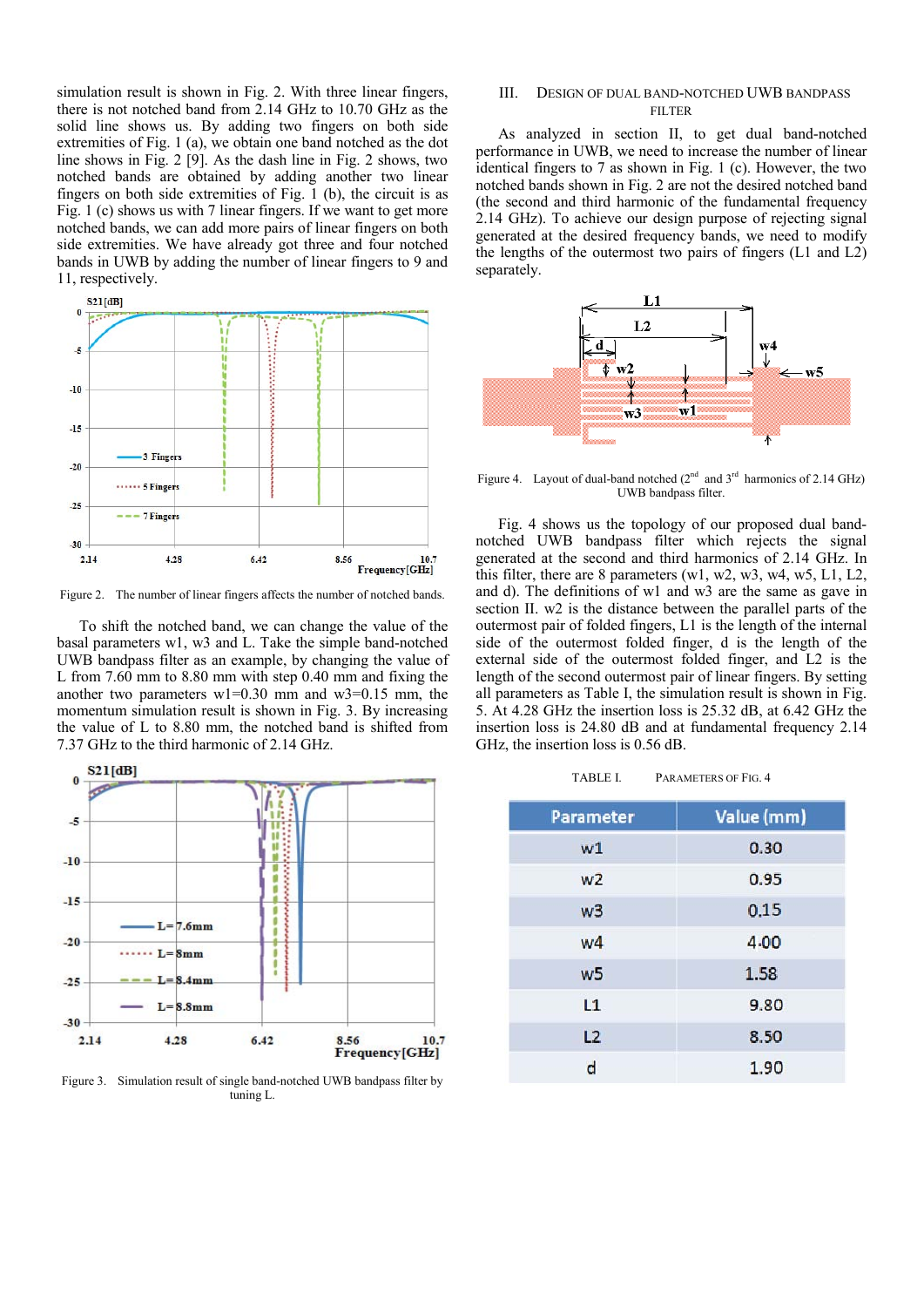

Figure 5. Simulation result of proposed dual band-notched  $(2<sup>nd</sup>$  and  $3<sup>rd</sup>$ harmonics of 2.14 GHz) UWB bandpass filter.

By changing the value of L1 from 9.40 mm to 10.20 mm with step 0.40 mm, the two notched bands are shifted as Fig. 6 shows. Obviously, when L1=9.80 mm, the second and third harmonics (4.28 GHz and 6.42GHz) of 2.14 GHz are rejected effectively.



Figure 6. Simulation result of proposed dual band-notched  $(2<sup>nd</sup>$  and  $3<sup>rd</sup>$ harmonics of 2.14 GHz) UWB bandpass filter by changing L1.

As we analyzed before, by changing the value of L1, the two notched bands will shift simultaneously. We cannot reject the second and third harmonics of the desired fundamental frequency by only changing the value of L1, because there's always one certain band distance between the two notched bands. We must fix one of the notched bands and shift another notched band independently. Among the eight variable parameters (w1, w2, w3, w4, w5, L1, L2, and d), by changing the value of L2, we can shift the higher notched band while not effecting the lower notched band (the second harmonic of 2.14 GHz). As Fig. 7 shows us, change the value of L2, the first notched band 4.28GHz is fixed while the second notched band is shifted around 6.42 GHz. With this method, we can control the two notched bands easily to reject our desired frequency bands in UWB.



Figure 7. Simulation result of proposed dual-band notched UWB bandpass filter by changing the value of L2 while fixing other parameters.

### IV. FABRICATION AND MEASUREMENT

Our proposed dual band-notched  $(2^{nd}$  and  $3^{rd}$  harmonics of 2.14 GHz) UWB bandpass filter is fabricated on substrate TLX-8-0620-C2/C2 from Taconic with dielectric constant of 2.55 and thickness of 62 mils. To investigate the influence of the parameters (L1 and L2 in Fig. 4), we fabricated a series of dual band-notched UWB bandpass filters with different values of L1 and L2. The fabricated proposed filter is shown in Fig. 8. Fig. 9 shows the comparison of simulated and measured result. At 4.28 GHz and 6.42 GHz, the insertion loss of the measured result is 13.99 dB and 4.16 dB, respectively. The size of the proposed filter is 5.5 mm x 21.3 mm.



Figure 8. Fabricated dual band-notched ( $2<sup>nd</sup>$  and  $3<sup>rd</sup>$  harmonics of 2.14 GHz) UWB bandpass filter.